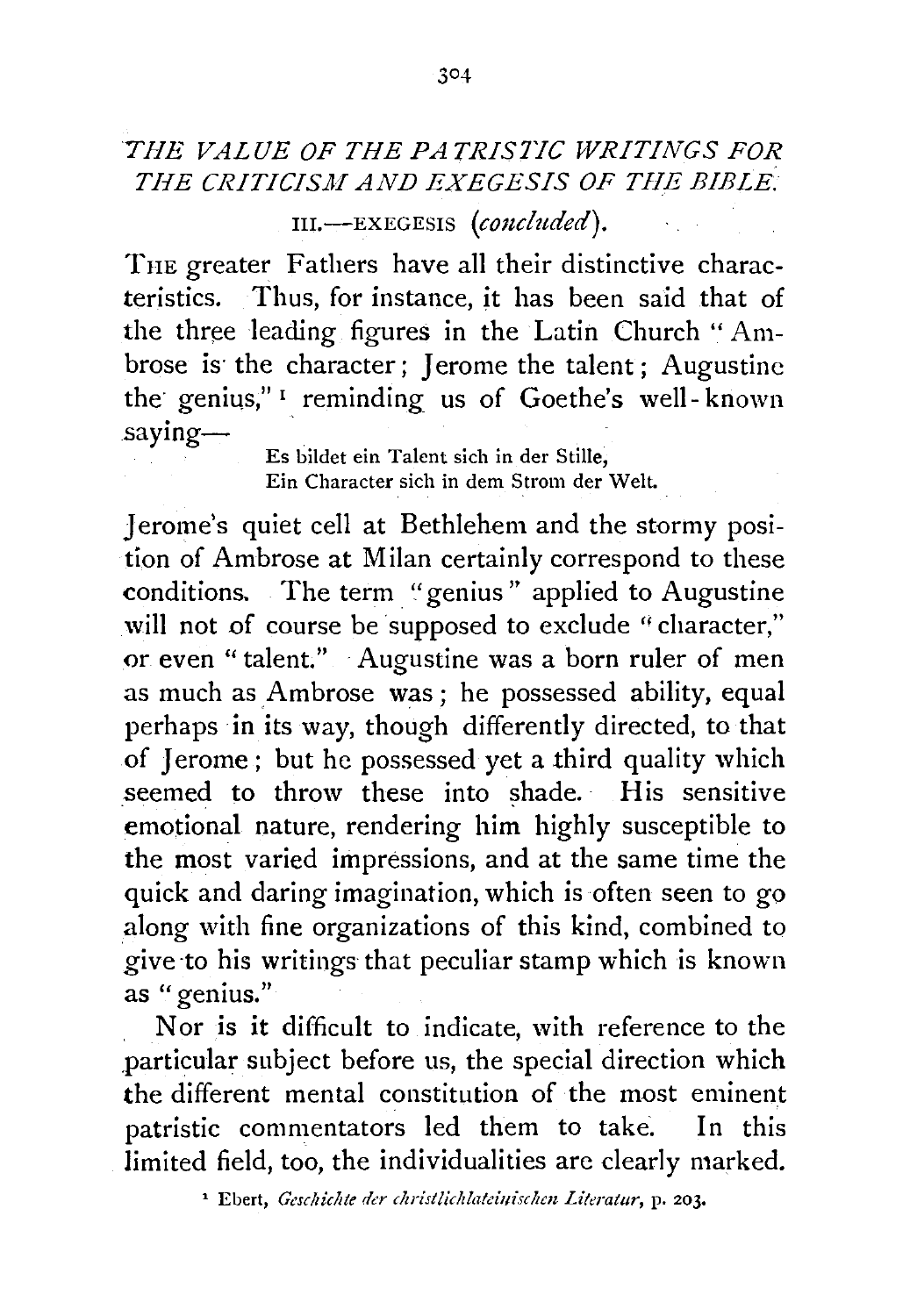Taking the five great contemporaries, "if Chrysostom is the type of the homilist, and Theodoret of the annotator," 1 Theodore of Mopsuestia is primarily and' peculiarly, the exegete ; and in like manner if  $I$  erome is *par excellence* the learned commentator, Augustine would have an equally undisputed title to be called the doctrinal commentator. As a commentator Augustine has many weaknesses. In all the vast range of his writings there is probably no one department in which the result is as a whole so marred by imperfections. And yet even here his excellence comes out, and he is. able to contribute what no other commentator has contributed in equal degree.

Let us work out this proposition a little more fully. And first we must needs pursue the ungracious task of pointing out some of the faults which detract from the value of Augustine's commentaries. We have had occasion to speak of the defects of preceding writers. We have seen how the work of Origen and his. followers was spoilt by allegorizing and the ignoring of the difference between the Old and New Testaments. We have seen how the Antiochene school, though avoiding to a greater or less extent this error; ·yet fell into the prevalent superstition in regard to the Septuagint, and approached the Old Testament especially with very inadequate philological preparation. Every one of these defects Augustine shared. He abounds in allegories. He is constantly finding New Testament doctrines in Old Testament texts. His knowledge of the Greek of the New Testament was very defective, while of Hebrew he not only knew nothing, but preferred the Septuagint Version of the: Hebrew books to the original.

<sup>1</sup> Swete, *Theod. Episc. Mops. in Epist. B. Pauli Comm.* vol. i. p. lxxviii.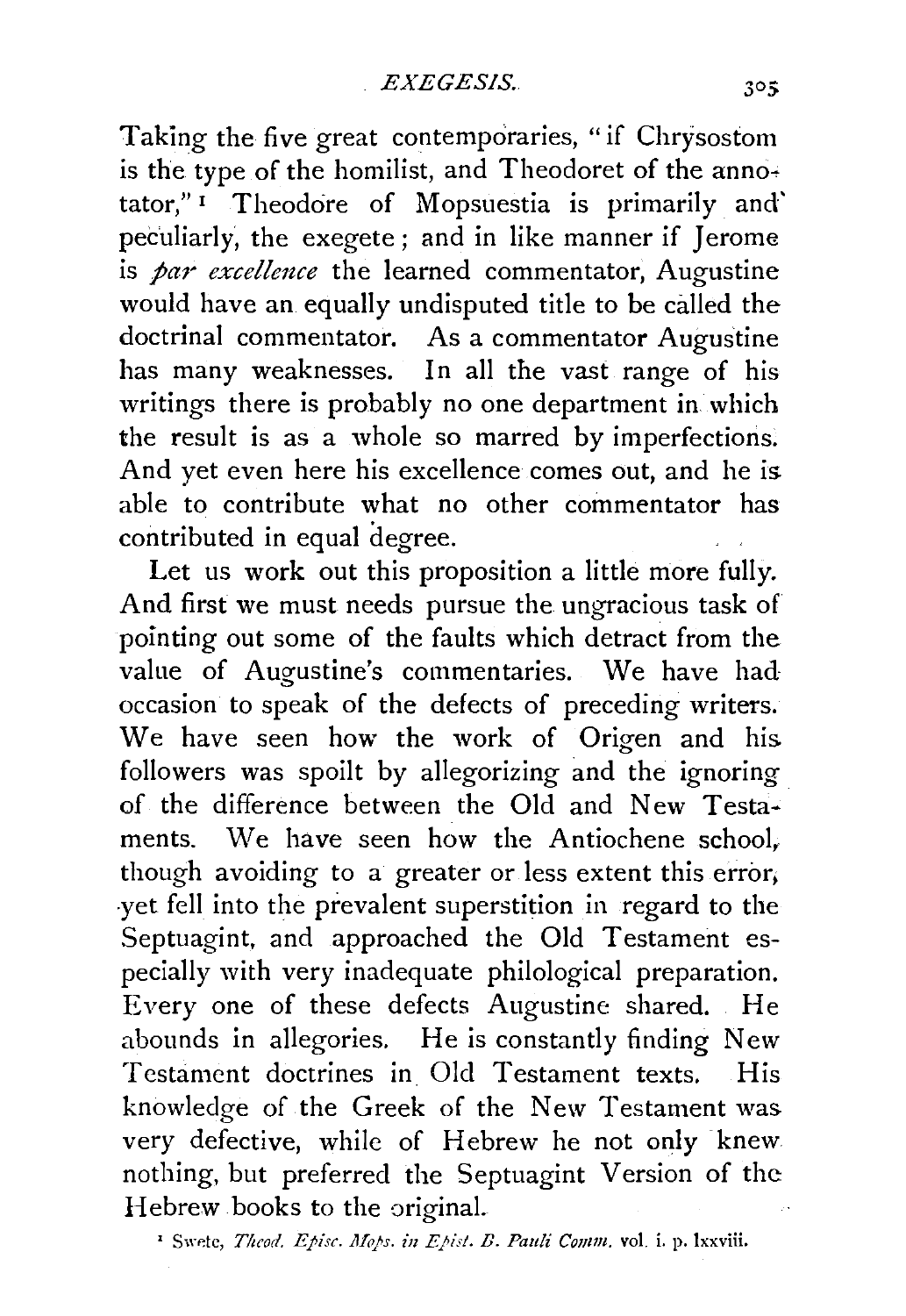At the end of the last paper allusion was made to the controversy between Augustine and Jerome about the passage in the Epistle to the Galatians relating the rebuke of St. Peter by St. Paul at Antioch. We saw there how Augustine set an example of honest and straightforward interpretation where, from the very beginning of Christian commenting, the temptation to explain away the obvious meaning of the narrative had proved too strong. Into these tortuous paths both Clement of Alexandria and Origen had entered, and in the steps of the latter the greatest of succeeding commentators had followed. Both Chrysostom and Jerome had strongly maintained the view put forward by him, and even Theodore of Mopsuestia, though apparently leaning to the natural interpretation, only stated it as an alternative with the other. Augustine deserves every credit for the moral clearsightedness with which he refused to accept the current explanation, and for his independence in resisting so great a weight of authority; but if we turn to another side of the same controversy, his position was as weak as on this it was unassailable.

The same letter which conveyed Augustine's remonstrances to Jerome over his unworthy view of the behaviour of the two Apostles at Antioch, also contained another remonstrance directed against Jerome's immortal work, the Vulgate. Augustine was as much the inferior of Jerome in scholarship and the scholarly instinct as he was superior to him in depth of Christian character. He was not free from the timidity which has always stood in the way of the thoroughgoing revision-however abundantly justified in itself-either of the current forms of the Sacred Text or of a much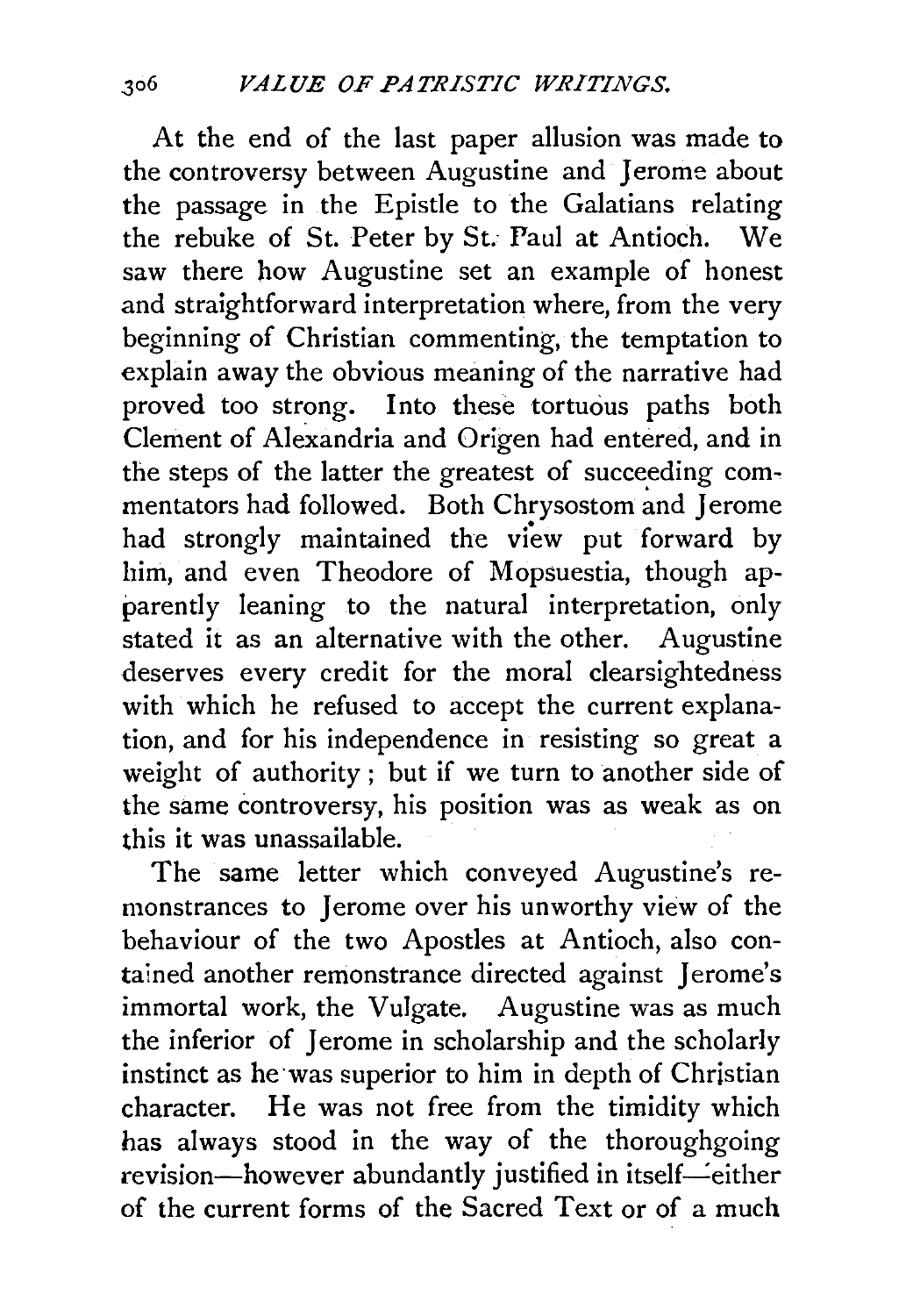used and cherished Version. He took his stand upon the universal acceptance which the Septuagint enjoyed. He himself gave credence to the legends which surrounded its origin.<sup>1</sup> Even the story of the seventytwo cells in which the translators were confined and yet produced a coincident result, finds favour with him, though it is brusquely rejected by Jerome. He was naturally reluctant to see the accepted Latin Version, made from a text which he thus believed to be divinely inspired, superseded by another, even though it was made not at second-hand, but directly from the original. He foresaw great evils from its introduction. He feared that it would cause a breach between the Eastern and Western Churches if they used a different Bible. Already the new Version had begun *to* cause excitement and commotion. An African bishop who had read from it the passage Jonah iv. 6, in which *hedera*, "ivy" had been substituted for the familiar "gourd," had been interrupted by such clamours that after consulting with a Jew he had been obliged to admit the error, and withdrew the obnoxious word.<sup>2</sup> For his own part Augustine wished to see a revision of the old Latin Version by comparison with the Septuagint, but further than this he was not prepared to go.

A glimpse like this into the difficulties with which Jerome had to contend, and the recollection that he was opposed not only by Augustine, but also by Theodore of Mopsuestia, the most critical spirit of his time,

*<sup>•</sup> Trench, St. Augustine on the Sermon on the Mount, p. 18.* 2 Zockler, *Hieronymus, p. 271.* In the rendering *hedera* Jerome had followed the Greek Versions of Aquila, Symmachus, and Theodotion, all of which had *roods*, apparently in imitation of the Hebrew word *Kikaion*. Modern commentators identify the plant in question with the "palmcrist.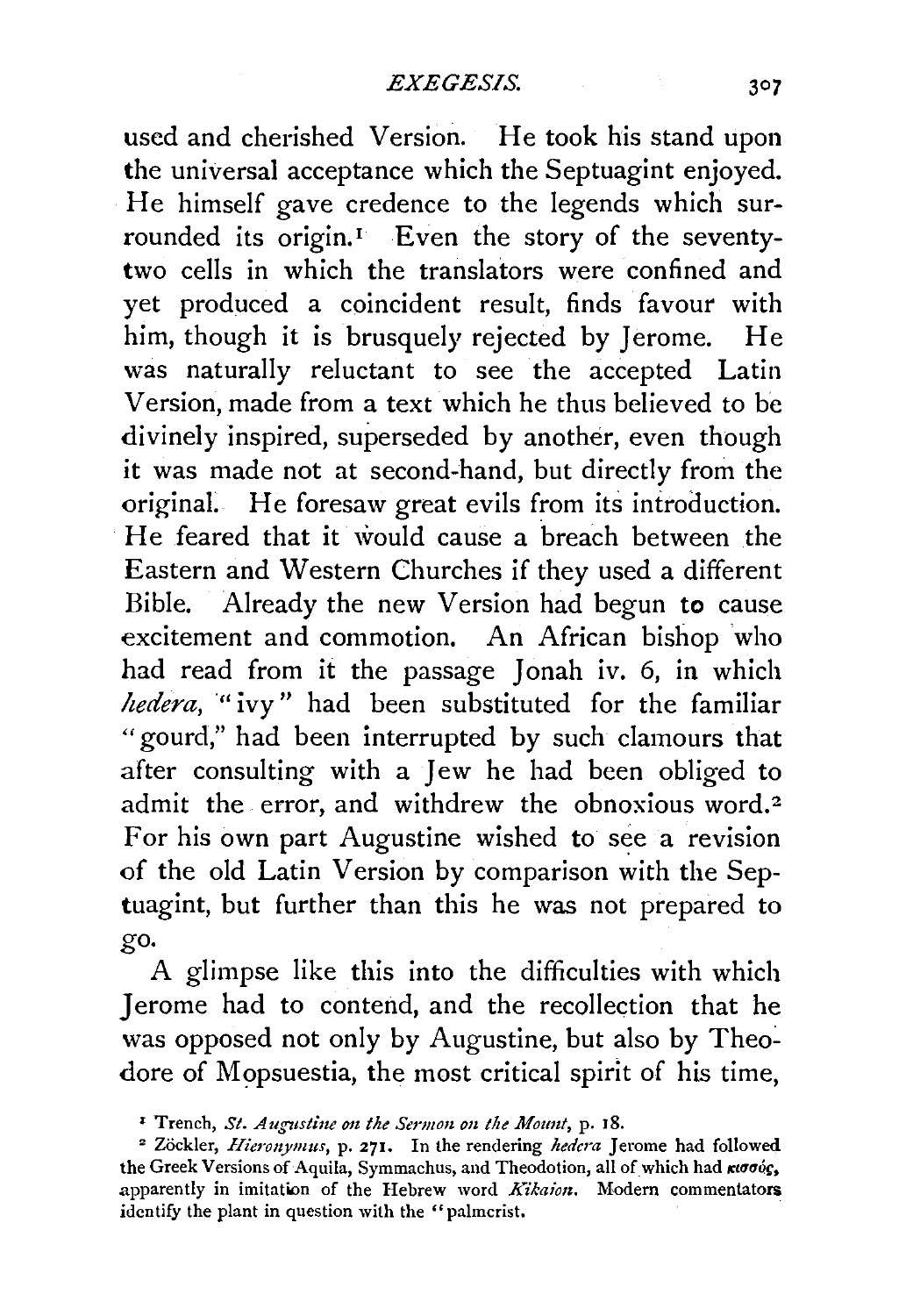increases our respect for his great achievement and removes any lingering wonder at the concessions to popular prejudice which have left their marks upon it. Let us only hope that the similar revision which the E nglish-speaking branch of the Church has undertaken may meet with a more calm and reasonable judgment at the outset as well as with a like ultimate success.

The principles of Scriptural interpretation which Augustine followed are laid down in a treatise specially devoted to this subject. There is much in this that is still not without value. The spiritual qualifications of the interpreter are well defined.I And the range of general knowledge required cannot be said to be too restricted. Here at least the study of Hebrew and Greek is enjoined, though only, as it would seem, to decide between the Latin Versions where they differed. But beside these linguistic attainments, which hardly have the first place, there is a long catalQgue of other things which the Biblical interpreter ought to know. He must be acquainted with the properties of plants and animals, in order to understand what the Scripture says about them. He should have some knowledge of music, so as to be aware of the difference between a harp and a psaltery. He must study history, chronology, rhetoric, and the like. The works of profane writers are not to be ignored; so far as they are free from superstition.

And yet, even here, sound as these remarks -are in the abstract, it is clear that Augustine's theoretical

<sup>&</sup>lt;sup>1</sup> De Doct. Christ. ii.  $7$ , 9-11. Still more striking and profoundly true, though paradoxical, are the following : " Dicet mihi homo, Intelligam ut credam. Ego ~i respondeam, Immo crede ut intelligas. Intellectus enim merces est fidei.'' And again : " Credat in Christum ut possit intelligere Christum" (quoted by 'french, *Sermon* 011 *the llfozmt,* p. 11).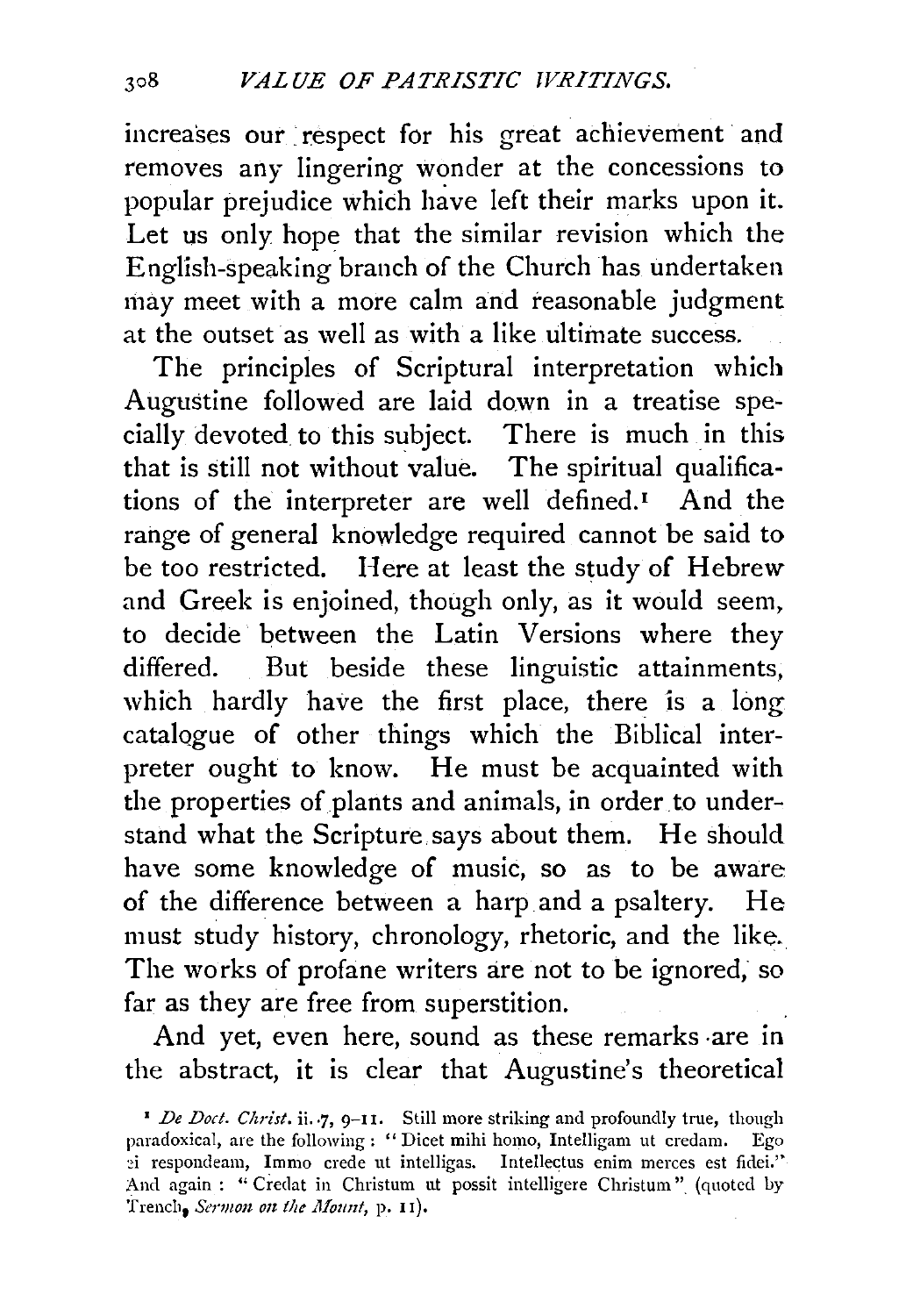standpoint was higher than his practice. He gives good advice, but the examples by which he illustrates it are often futile enough. Thus natural history teaches that the serpent offers its body rather than its head to a blow. This is supposed to throw a light upon the precept to be "wise as serpents," as if· it meant that the Christian was to give his body to the persecutors rather than deny his head which is Christ. <sup>1</sup> Again, music will explain the hidden meaning ·of the number "forty and six years " that the temple was building, in its relation to the Lord's body ; it will also give a clue to the origin of fables such as that of the nine Muses.<sup>2</sup> A comparison of sacred and profane history will shew that the forty-six years cannot refer; as some imagined, to the age at which the Lord suffered, but rather to the mystical configuration of his human body.<sup>3</sup> Or, again, when the Platonists assert that Christian teaching is borrowed from Plato, Gentile history proves that Plato was in Egypt at the same time as Jeremiah, and learnt the truth from him.4

Augustine did not go so far as Origen, nor even quite so far as Jerome, in resolving history entirely into allegory. He was not prepared to give up the literal sense of a narrative altogether, unless it could be shewn to be distinctly opposed to sound doctrine. His greater breadth of view and moral insight led him to defend the literal accuracy of the narrative of David and Bathsheba which Jerome was prepared to sacrifice; and in words at least he lays it down that the historical foundations of every narrative must be

*<sup>&#</sup>x27;De Doct. Christ.* ii. 16. 24. • Ibid. ii. 16. 26. 17. 27. 3 Ibid. ii. 28. 42.

<sup>•</sup> Ibid. § 43· The value of Augustine's chronology is seen in the fact that the propnet Jeremiah was dead nearly a century and a half before Plato was bom I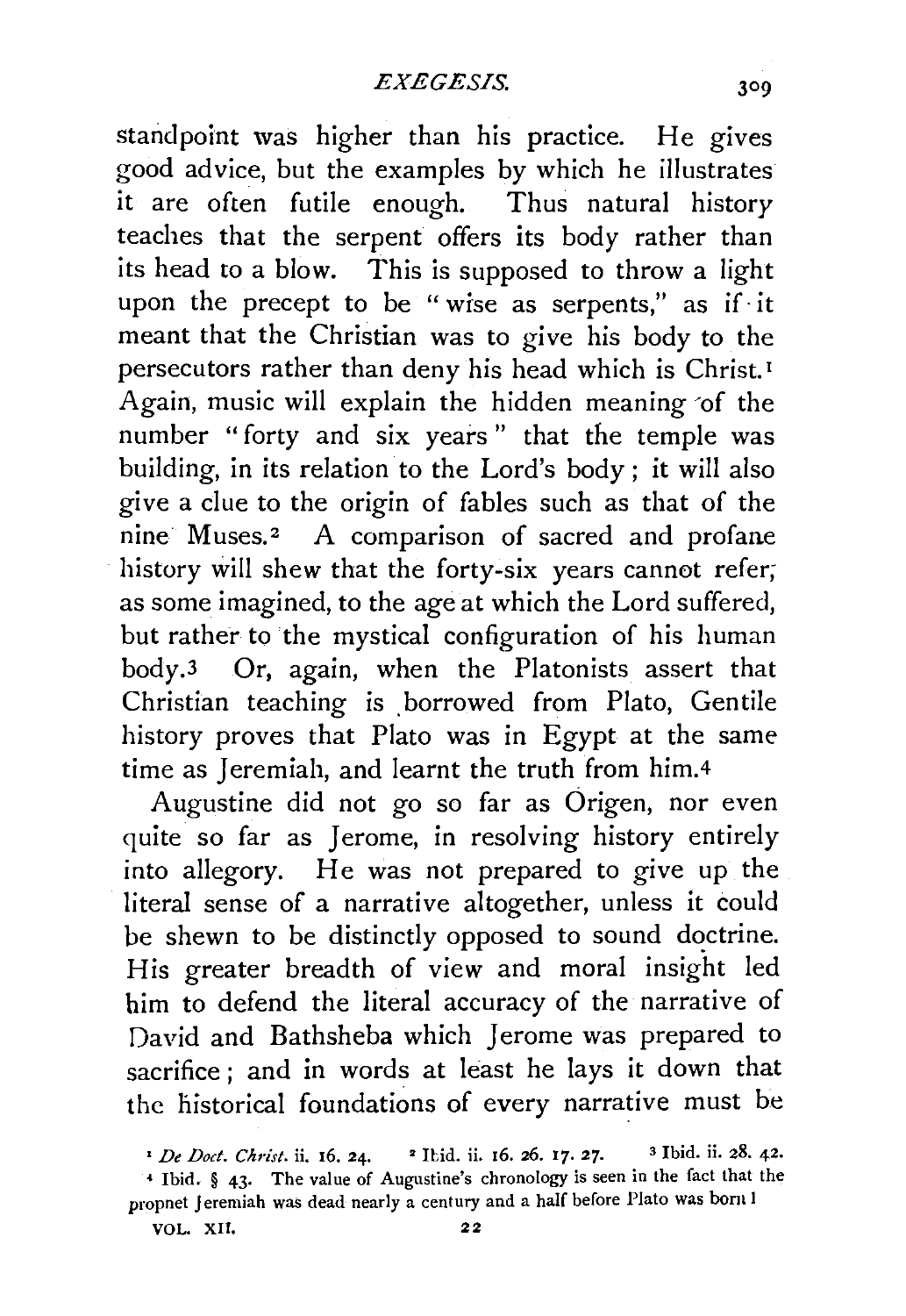accepted as true, otherwise the spiritual meaning<br>deduced from it will be built upon  $air<sup>T</sup>$  But, in deduced from it will be built upon  $air<sup>T</sup>$ practice, this does not prevent him from carrying allegory to the most extravagant lengths. We have just seen some examples of his method, and they might be multiplied indefinitely. The whole history of the Jewish kings is quite as much. a prophecy of things future as a record of things past.2 That beautiful nature-psalm, the 104th, is reduced to a dry skeleton of " figures and mysteries." Even the anointing of the feet of Jesus at Bethany must needs be explained away. " No sober person can believe that our Lord really had his feet anointed by a woman with precious ointment, as luxurious and wicked men are wont to do at feasts—the like of which we detest."3

But the reader ceases to wonder at anything when he has before him the " Rules" of the dominant exegesis which Augustine quotes with thorough approval.4 These "Rules" had been drawn up by a certain Tichonius, formerly a Donatist, who had afterwards, as Augustine says, written most condusively against the Donatists. His Rules are seven in number. The first rule is entitled, " Of the Lord and His Body." The meaning of this rule is that the same sentence may refer at once to Christ and the Church without any change of person. For instance, the faithful "are Abraham's seed" (Gal. iii. 29), though Abraham has but one seed, viz., Christ. Tichonius' second rule is "Of the Lord's Bipartite Body"-a title which Augustine somewhat criticises, and which he explains as referring to the mixture of good and bad of the Church; as, for instance, where it is said *in* the Song of Songs,

<sup>1</sup> Trench, *Sermon on the Mount*, p. 51. <sup>2</sup> De Doct. Christ. iii. 12. 18. *3* I lid. p. 55· 4 Ibid. iii. 3o-37.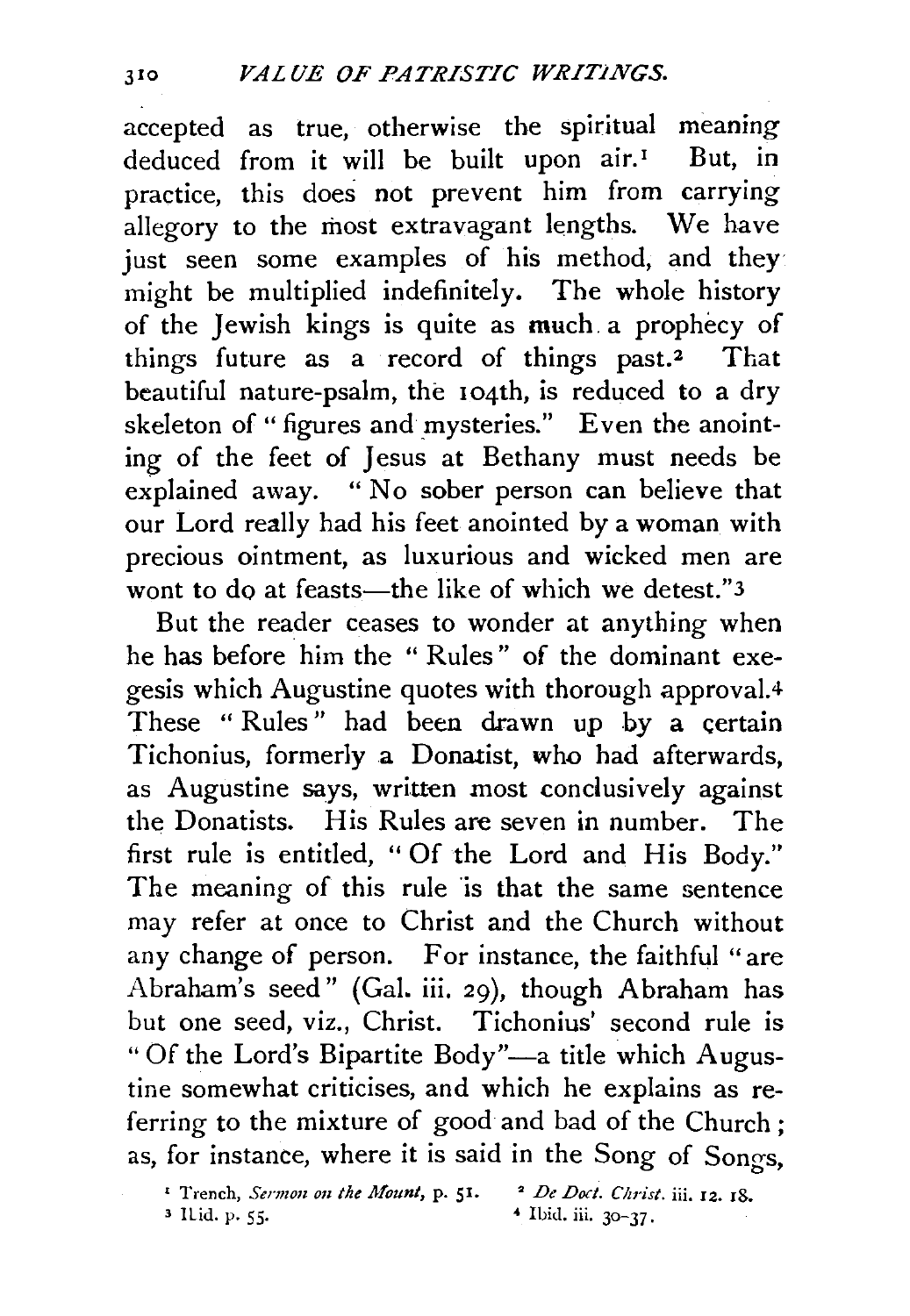" I am black, but comely as the tents of Kedar, as the curtains of Solomon." The mention of Kedar shews that the descendants of Ishmael are meant who shall not be heirs. with the son of the free woman. The third rule has for its subject " The Promises and the Law," which Augustine himself considers to be not so much a rule as a weighty theological problem. The fourth rule deals with " Species and Genus," or, in other words, " whole and part." According to this rule, single cities or states, such as Jerusalem, Tyre, Judæa, Egypt, may stand for the whole nation or aggregate of nations of which they form a part; and, again, single individuals, like Solomon, may stand for Christ and the Church. The fifth rule is "Of Times." These are partly reckoned by synecdoche, parts of days being reckoned as whole days, *e.g.,* where the same event is said in one Gospel to have taken place "after six days" (i.e., six whole days), and in another, "after eight days," adding to the six whole days the end of one and beginning of another. Partly the rule relates to the peculiar properties of numbers 7, 10, 70, and so on. His sixth rule Tichonius called "Recapitulation." By this rule events which might seem to be related out of order might really bear reference to some previous narrative, of which they formed a recapitulation. For instance, where it is said that "the Lord God planted a garden eastward in Eden ; and here he put the man whom he had formed ; and out of the ground the Lord made to grow every tree," &c., this last statement should have really in order of time preceded the last but one. It is, however, merely a recapitulatory reference to the first of the three propositions, describing how the garden was planted. The seventh rule is entitled, "Of the Devil and his Body." This is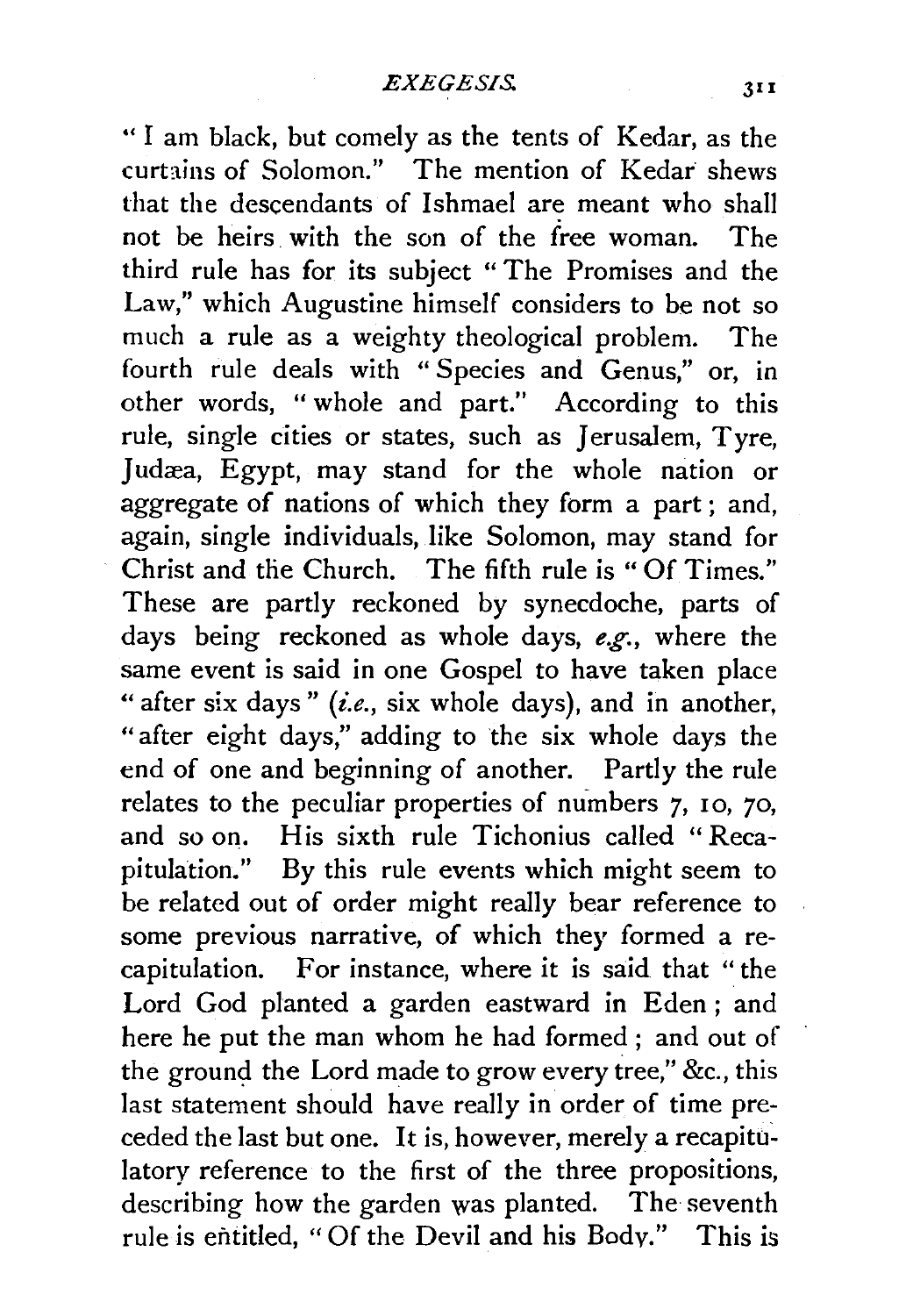the antithesis of the first rule. The devil is (in a sense) the head of the wicked, and they (in a sense) form his body, just as Christ is the head of the Church and the Church is his body; and the same care must be used in discriminating the expressions which refer to the one or the other.

It is only fair to say that these rules are stated by Augustine in a form considerably more reasonable than they seem to have borne in the original.<sup> $I$ </sup> The element of truth and sense in them is brought into the foreground, and the more absurd extravagances are left comparatively out of sight. But still they can hardly be considered to promise very much for the sound interpretation of Scripture ; nor, as as we have seen, did Augustine's superior ability exempt him to any large extent from the radically vicious methods of his time.

The directions in which Augustine's exegesis has produced results of really permanent value are mainly two-in the department of apologetics and in that of doctrine; or, in other words, of doctrine on its negative side, where it is necessary to clear up misconceptions and to ward off attacks ; and of doctrine on its positive side, where exegesis helps to construct and fill in the details of Christian teaching.

It cannot be said that Augustine was impartial in the sense in which impartiality is so loudly demanded at the present day. His practice was certainly not that of many critics who call themselves, and are called by others, impartial. If the *prima facie* view of a passage seemed adverse to the truth of Scripture and of Christianity, he was very far from assuming eagerly and at once that this *prima facie* view must necessarily be right. He went, it must be confessed, to the oppo-

<sup>1</sup> See the examples given in Merx, *Eine Rede vom Auslegen*, &c., pp. 61-64.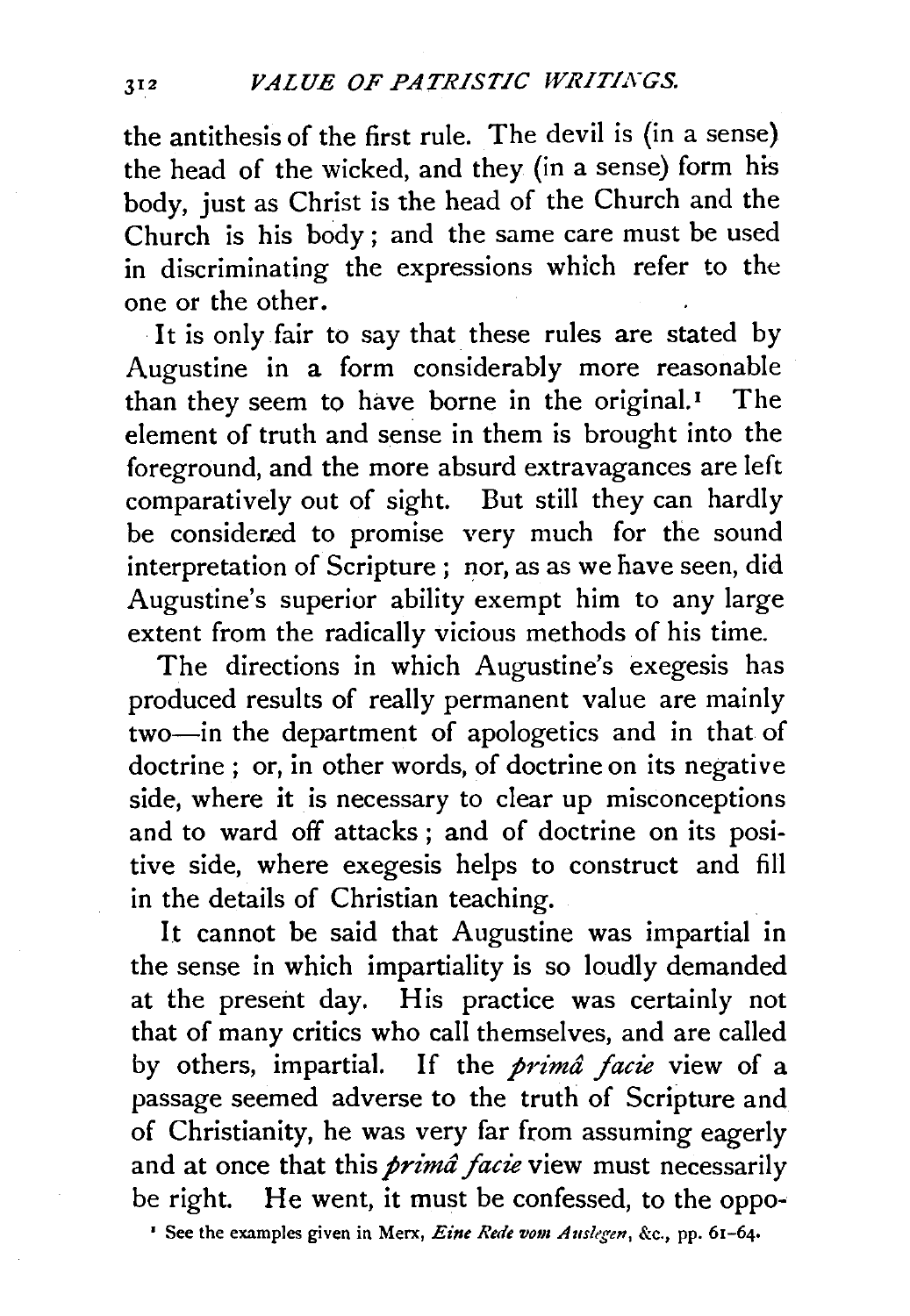site extreme. The facile instrument of allegory always lay within his reach, and if any real difficulty arose. the temptation was great to have recourse to it. He asserts in so many words that whatever in Holy Writ cannot properly be referred to moral rectitude or orthodoxy of doctrine may be understood to be figurative or allegorical <sup>1</sup>-obviously a dangerous principle, and one that has led Augustine, as it has led others of the Fathers, very much astray. But there was a safeguard in Augustine's case which made the principle less pernicious than it proved to others, and might have been to him. His vast range of spiritual experience and unequalled penetration of spiritual insight supplied him with the solution for many a difficulty which otherwise might have seemed insoluble. Augustine is indeed a conspicuous example of the true function which difficulties fill in the Divine economy. Their object seems to be to drive man back upon himself, to make him search at the foundations of things, and so gradually lead him to deeper views of truth than those which he finds in vogue about him. Augustine himself brings out this well. " Was the doctrine of the Trinity," he asks, "handled at all completely before the Arians began to bark against it ? Was the treatment of penitents handled completely before the Novatians began to raise opposition? In like manner the question of baptism was not handled completely until the re-baptizers outside the Church began their contradictions."<sup>2</sup>

The difficulties that Augustine does most to meet are the *moral* difficulties. In spite of his allegorizing, he seems to have grasped the idea to which allegory is so apt to be fatal-of the progressiveness of revela-

<sup>1</sup> *De Doct. Christ.* iii. 10. 14. <sup>•</sup> Quoted by Trench, p. 41.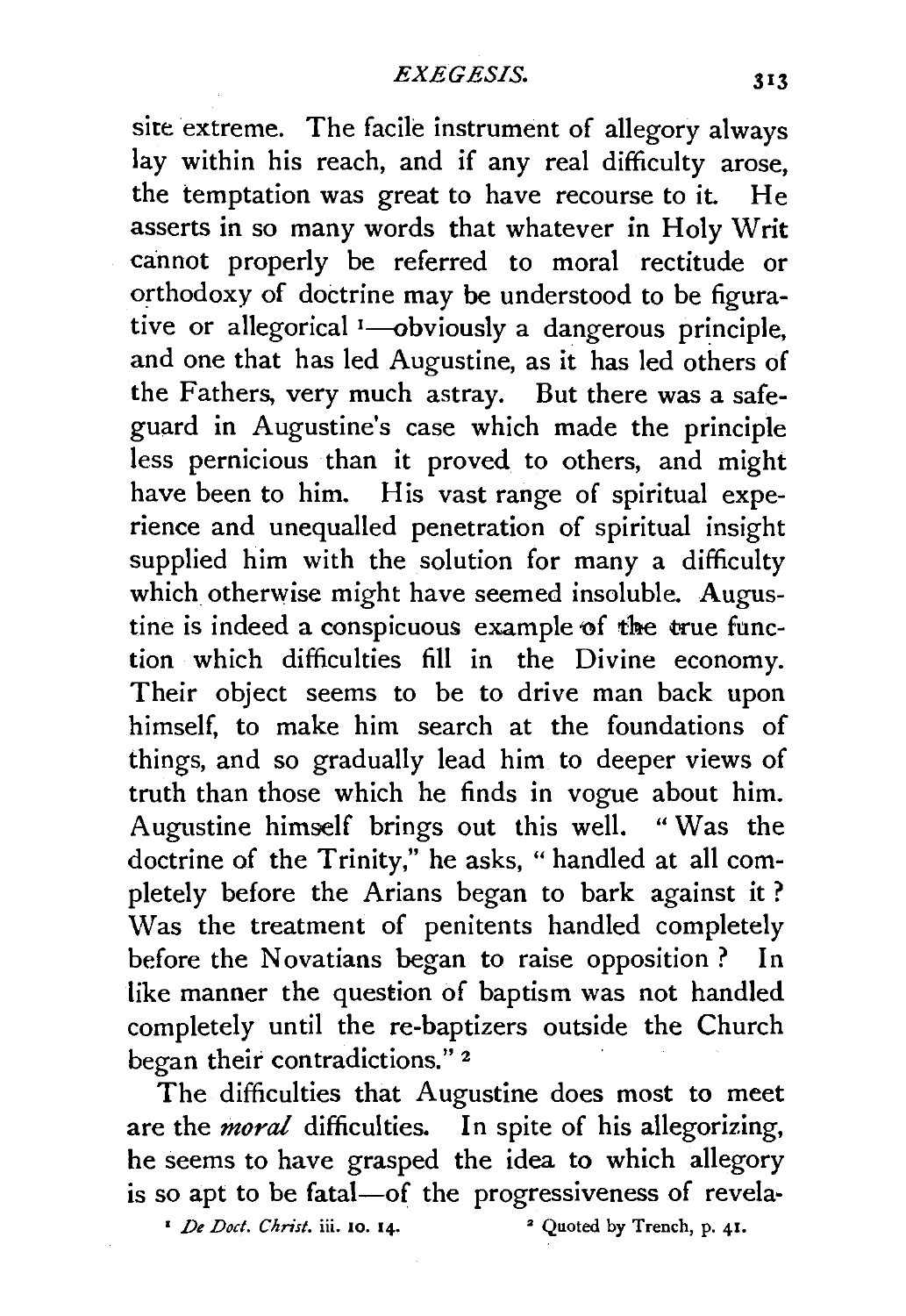tion. He rebukes the censorious strictness of those who would judge the actions of the patriarchs by their own petty standard : " As if on a day when business is publicly stopped in the afternoon, one were angered at not being allowed to keep open shop, because he had been in the forenoon; or when in one house he observeth some servant take a thing in his hand, which the butler is not allowed to meddle with ; or something permitted out of doors which is forbidden in the diningroom ; and should be angry that in one house and one family the same thing is not allowed everywhere and to all. Even such are they, who are fretted to hear something to have been lawful for righteous men formerly, which now is not ; or that God, for certain temporal respects, commanded them one thing and these another, obeying both the same righteousness : whereas they see, in one man, and one day, and one house, different things to be fit for different members, and a thing formerly lawful, after a certain time not so; in one corner permitted or commended, but in another .rightly forbidden and punished. Is justice, therefore, various or mutable? No; but the times over which it presides flow not evenly, because they are times." <sup>1</sup> This thoroughly sound and most important principle Augustine largely applies to the questions raised in regard to the Old Testament. It is on this ground that he defends such practices as polygamy, circumcision, the distinction in meats, the law of retaliation. By this principle he explains the apparent discrepancy between the character ascribed to God in the Old Testament and that ascribed to Him in the New. In a similar way he accounts for the severity exercised against the Canaanites $-\text{it}$  was really a righteous

• *Confessions,* iii. 7· 13 (quoted by Trench, as above).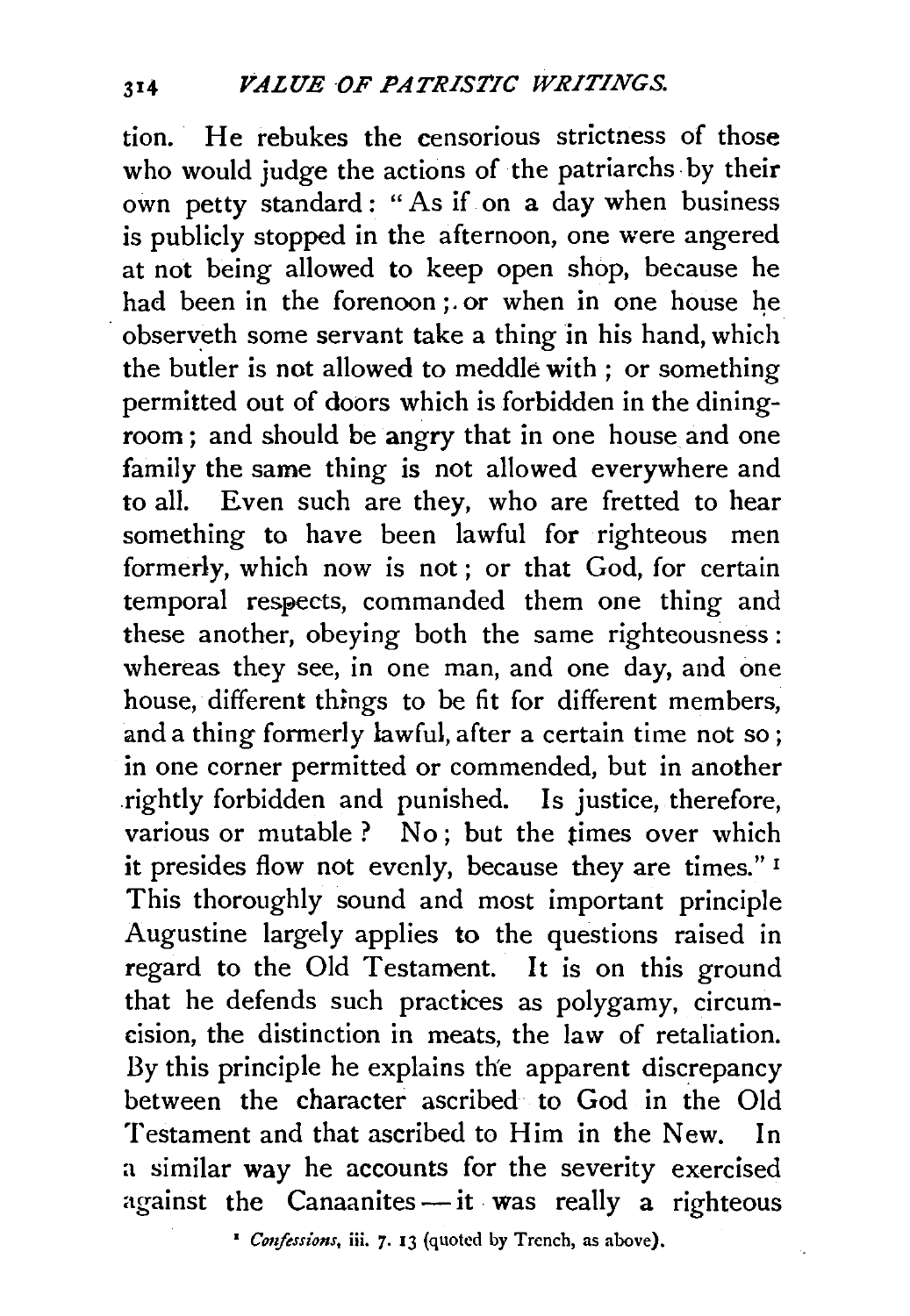punishment for flagrant sin, a punishment not in itself excessive because it only hastened the hour of mortality, and not greater than the sin deserved. The true spirit in which it was intended that such a punishment should be inflicted was one of pure justice, not of vindictiveness or hate; and if the individual Israelite . allowed such feelings to enter in, just so far he forgot and disobeyed his commission.<sup>1</sup>

In like manner Augustine dealt with the private sins of the patriarchs and kings of Israel. He rarely sought to diminish the significance of the sin itself, or to allegorize it away. He kept to the literal sense of the narrative, though at the same time he very rightly repelled the exaggerated construction that his Manichæan opponents were in the habit of placing upon such acts, treating them as if they represented an habitual and inveterate bent of character. Acts which were in themselves more or less isolated were not taken in their proper perspective along with the rest of the lives of which they formed a part, but were magnified so as to fill the whole canvas. Noah became a drunkard for his one recorded sin, and Moses a murderer for the single slaughter of the Egyptian. Augustine remarks that acts like these are mentioned sometimes with express condemnation, sometimes without comment, but in no case with praise ; the intention of Scripture being, where the judgment of God is given, to instruct our ignorance, where it· is not given to rouse the slothful mind and make it either recollect that which it has already learnt, or seek for that which it does not know. <sup>2</sup>

On. all this side of things Augustine shews a deep practical wisdom-not merely the ready intelligence of

*'* Trench, p. 74· • See the quotation in Trench, p. *76.*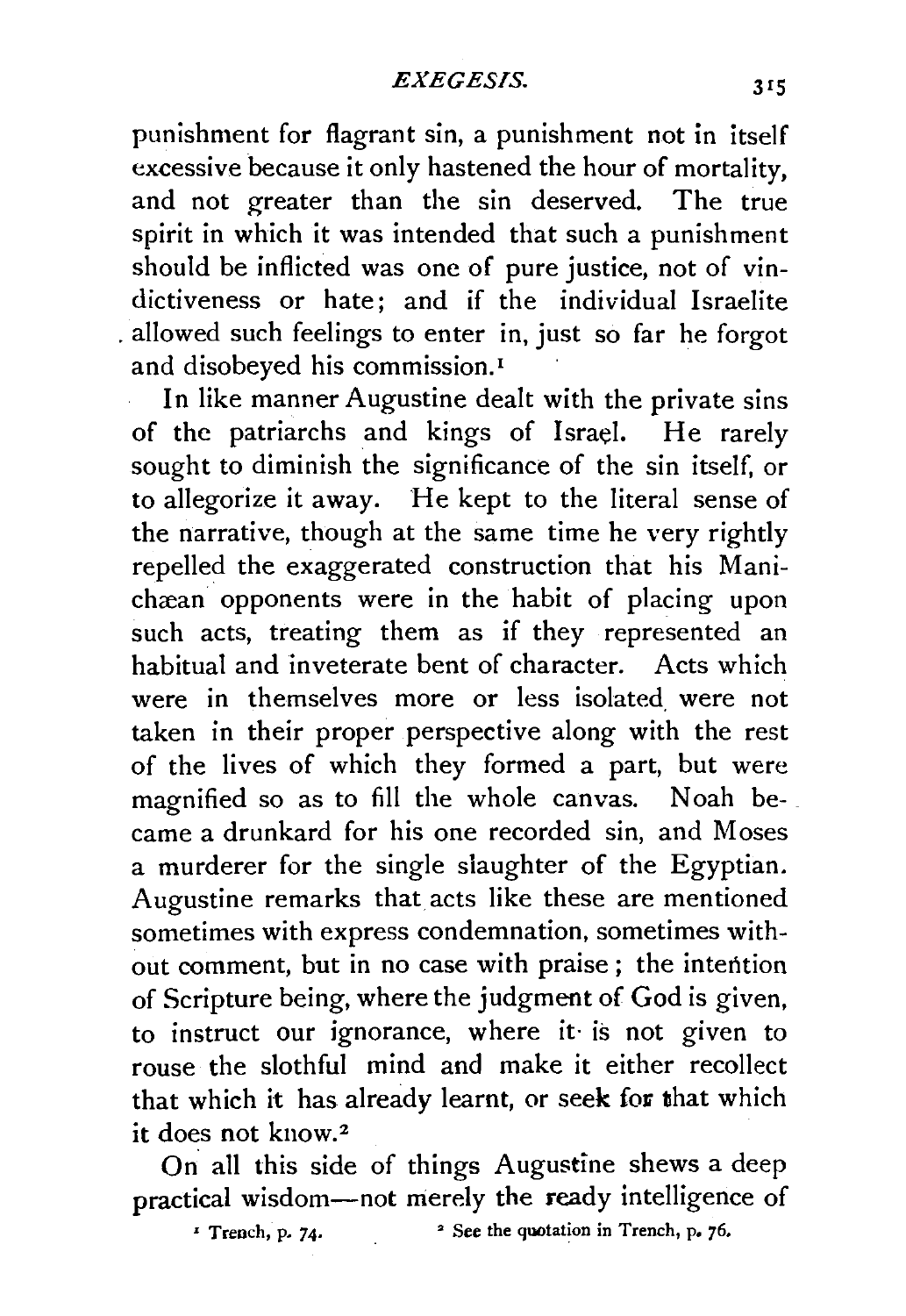a Chrysostom, or the acumen of Theodore, but a true  $\sigma$  $\phi$  $\mu$  of a profounder kind than theirs-which goes out beyond the limits of the age in which he lived, and makes him a model and pattern for all time. Nor is it otherwise in the field of doctrine. Here, too, Augustine had an advantage over his fellows. With most of them the doctrinal system was a result of speculation undisturbed by great spiritual crises. With him it was the final outcome of a series of mental struggles. Like Jacob, he had wrestled with God and prevailed. The very changes of his youth had all contributed something. As a Pagan, as a Manichee, as a Neoplatonist, he had tasted of a wide experience which was not without value for him as a Christian teacher. The richness and sensitiveness of his own nature had made him reap all that was to be reaped from these successiye phases of conviction. He more distinctly than any other of the Fathers of whom we have spoken had gone through the pangs of a heartrending "conversion." And of the knowledge which this gave he made a full use. He knew in a real and vivid sense what was meant by the state of sin and the state of grace. What to others were ideas and abstractions repeated and passed from mouth to mouth for him were concrete things, the very·names of which awoke a thrill throughout his whole being. He had tested and proved that of which others only spoke with a partial and onesided experience. Where they could unlock a door here and a door there, he possessed the master-key to the Scriptures, so far, at feast, as their moral and spiritual side was concerned. Hence we find that he has not seldom thrown more light upon obscure passages than others who approached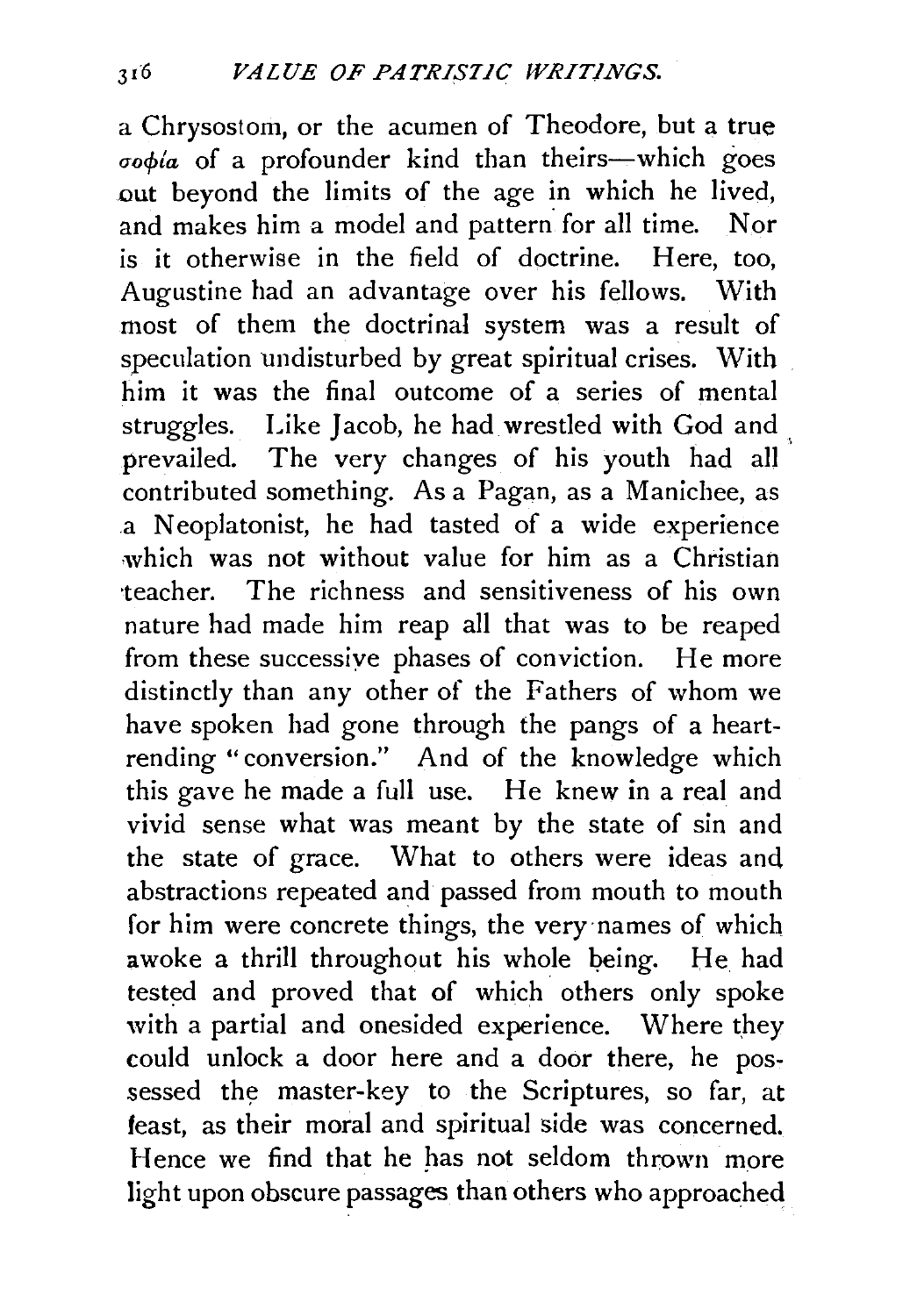them with a better technical training and sounder principles of exegesis.

According as the one or the other of these two sides has been put most prominently forward, the estimate of Augustine as a commentator has been comparatively lower or higher. Thus Bishop Lightfoot<sup>1</sup> gives a warning that " spiritual insight, though a far diviner gift than the critical faculty, will not supply its place. In this faculty Augustine was wanting, and owing to this defect, as a continuous expositor he is disappoint· ing. With great thoughts here and there, his commentary on the Galatians is inferior as a whole to several of the patristic expositions." On the other hand, Archbishop Trench, in speaking of a particular passage, the meaning of which had been correctly given by Origen, Chrysostom, and Ambrose, while it is missed by Augustine, rightly describes these writers as "men every one of them less penetrated with the spirit of St. Paul than he was." $2$  And in the same sense Dr. Westcott says of him, "Augustine, in his ' Lectures on St. John,' is strongest where Chrysostom is weakest. His ignorance of Greek constantly betrays him into the adoption of a false sense of the words, but his genius no less frequently enables him to enter with the fullest insight into the thought of a passage which may escape the verbal interpreter."3

A single example must suffice for the present,4.and this example shall be taken from the comments upon a chapter which has already been employed-and is well qualified to be employed-as a test of interpretative

<sup>•</sup> *Galatians,* p. 229. • *Sernt. on the Mo11nt,* p. 85.

<sup>&</sup>lt;sup>3</sup> Speaker's Commentary, *N*. *T.*, vol. ii. p. xcv.

<sup>•</sup> A very full examination of Augustine's characteristics as a commentator will be found in the work of Archbishop Trench, frequently quoted above.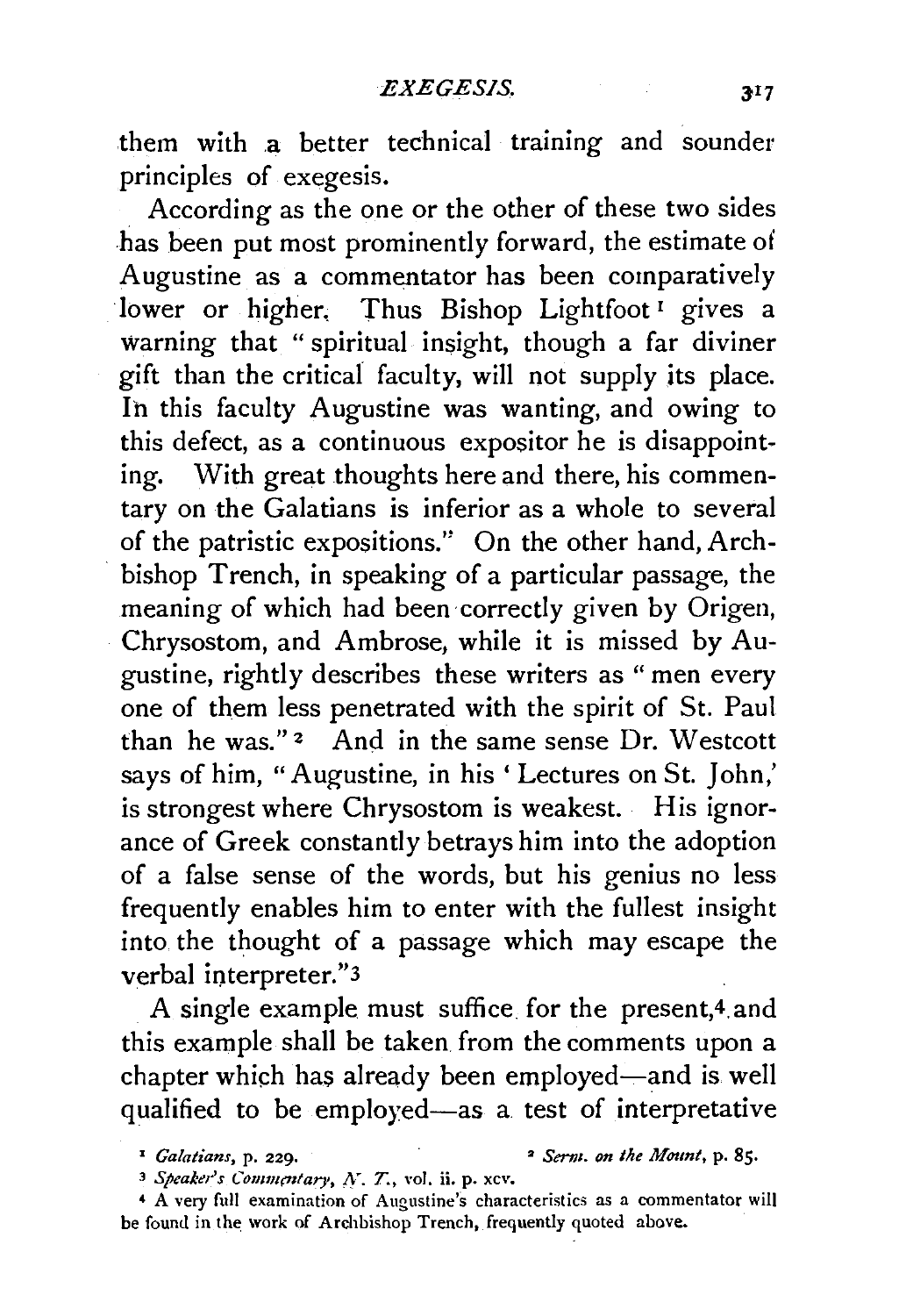penetration, St. John vi.<sup>1</sup> Augustine more than any other ancient commentator has made his way through the outer crust of sign and symbol and grasped the full spiritual meaning of that profound chapter. " *This is the work of God that ye believe on him whom he hath sent.* This, then, is to eat, *not that meat which perisheth, but, that which 1'emaineth unto eternal life.*  Why make ready the teeth and belly? Believe and thou hast eaten. [The famous *Crede et manducasti*, which contains the key to the whole passage.]  $\ldots$ The Jews murmured and said, *Is not this Jesus, son of :Joseph,* of *whom ·we know father and mother* f *How then saith he I came down from heaven* '! These men were far from the Bread of heaven, and knew not how to hunger after it. The jaws of the heart they list not to stir; with ears open they were deaf; they saw and stood blind. \_For that Bread requireth hungering of the inner man, of which He saith in another place, *Blessed are they that hunger and thirst after righteousness, for they shall be filled.* Now that Christ is unto us righteousness, the Apostle Paul declareth. And, therefore, whoso hungereth after this Bread, let him hunger after righteousness; only it must be that righteousness which cometh down from heaven, the righteousness which God giveth, not that which man maketh for himself .... *No man cometh unto me unless the Father which sent me draw him.* 'If he is drawn,' saith one, 'he cometh against his will.' If he cometh against his will, neither doth he believe; if he believeth not, neither doth he come. For we run not to Christ by putting one foot before the other *(ambulando),* but by believing; neither by motion of

<sup>&</sup>lt;sup>1</sup> Here, as elsewhere, the translation is that of the Oxford *Library of the Fath.rs.* with some slight alteration.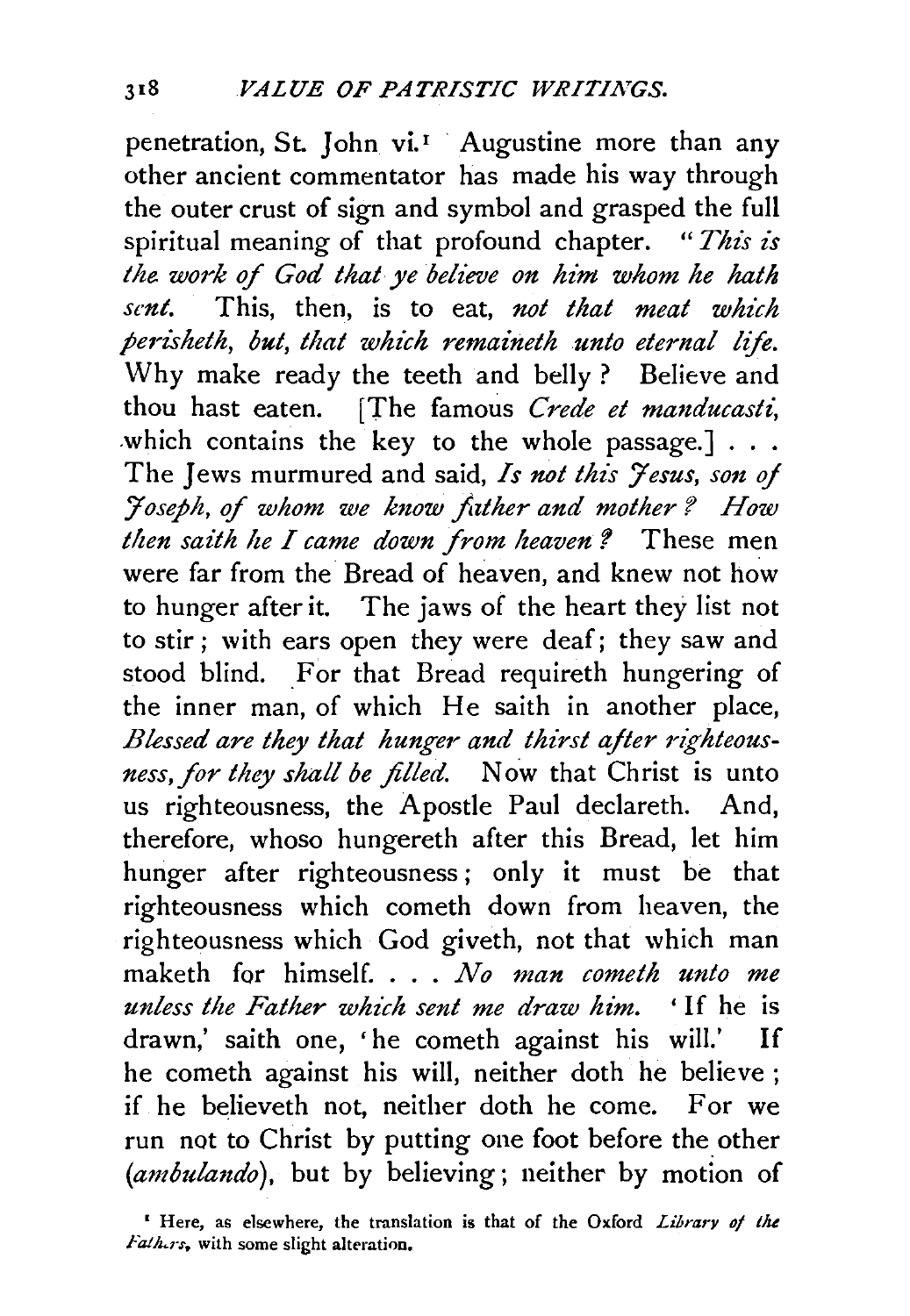the body, but by will of the heart do we draw nigh to Him. Consequently that woman which touched the hem of his garment did more touch Him than the throng which pressed Him .... What is *touched* but believed ? . . . Hence is it also, if thou give good heed, . that He saith in this place, *No man cometh unto me, save whom the Father shall draw.* Do not imagine that thou art drawn against thy will: the mind is drawn also by love.  $\ldots$  There is a pleasure of the heart, to which sweet is that Bread of heaven. Moreover, if the poet had leave to say, *Trahit sua quemque voluptas* -'Each has his dear delight which draws him on'not necessity but pleasure; not obligation but delight; how much more strongly ought we to say that man is *drawn* to Christ when he delights in truth, delights in blessedness, delights in righteousness, delights in everlasting life, all which Christ is ? . . . Give me one that loves, and he feels what I say. Give me one that longs, one that hungers; give me one that is on pilgrimage in this wilderness, and doth thirst and pant after the fountain of his eternal home; give me such an one, and he knows what I would say. But if I speak to one who is cold, he knows not what I speak. Such were they who murmured among themselves .... If then these things, which among delights and pleasures of earth are revealed to those that love them, do draw them, since it is true, *Trahit sua quemque voluptas,*  doth not Christ revealed by the Father draw? What doth the soul more eagerly desire than truth? For what ought it to have an eager appetite, wherefore to wish that there may be a healthy palate within to judge what is true, but that it may eat and drink wisdom, righteousness, truth, eternity ? . . . *Your fathers,* He saith, *ak manna in the wilderness, and died.* . . • *Your*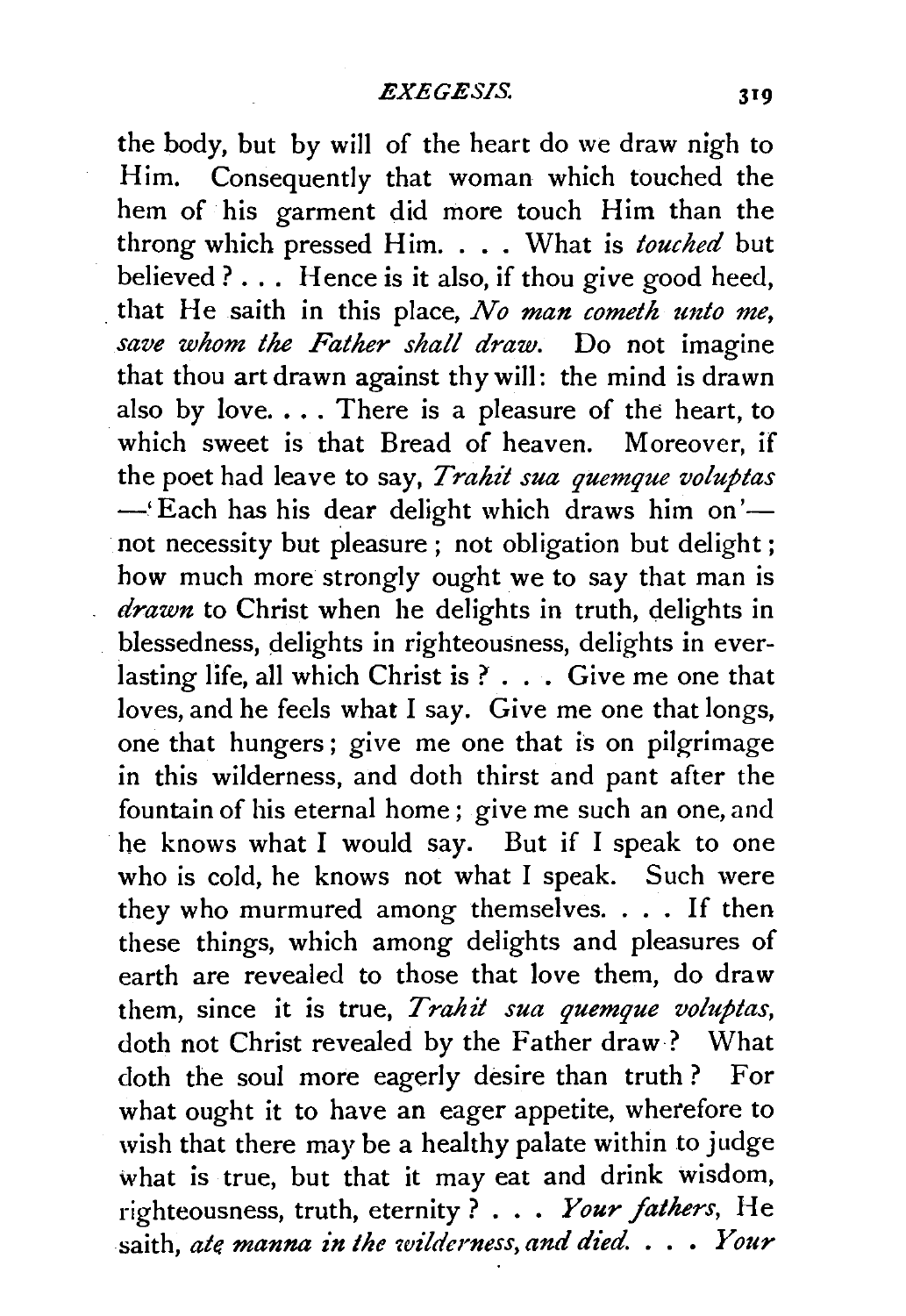*fathers* in this, that ye are like them. For, my brethren, so far as it regards this visible and corporeal death, do not we die who eat the Bread that cometh down from heaven? They died just as we must die, in regard, as I said, of the visible and carnal death of this body. But as it regards that death from which the Lord deterreth us, the death by which their fathers died, Moses too ate manna, Aaron· ate manna, Phineas ate manna, many ate there who pleased the Lord, and died not. Why ? Because that visible food they spiritually understood, spiritually hungered after, spiritually tasted, that they might spiritually be filled. For we too at this day do receive visible food ; but the Sacrament is one, the virtue of the Sacrament another." 1

**I** 

Beyond Augustine we need not go. With his death in 430 A.D. the creative period of patristic exegesis was virtually closed. The materials accumulated during these first four centuries satisfied the wants of those which followed. A period of secondary commentaries set in. Compilations, excerpts, "catenæ," took the place of original and independent work. In the West especially the knowledge of Greek as well as of Hebrew began rapidly to die out. Augustine and Jerome supplied an inexhaustible quarry from which succeeding writers were content to draw. All that was added was a few more idle allegories and not very recondite practical applications. In the East the one figure of real importance is Photius ; yet even he contributed in the way of exegesis little that was new, and he, properly speaking, lies outside the patristic age. The last of the Greek Fathers was John Damascene, the predecessor of Photius by rather more than a century, who died at some time not very long after A.D. 754.

<sup>1</sup> *In Joh. Evang. Tract.* xxv., xxvi.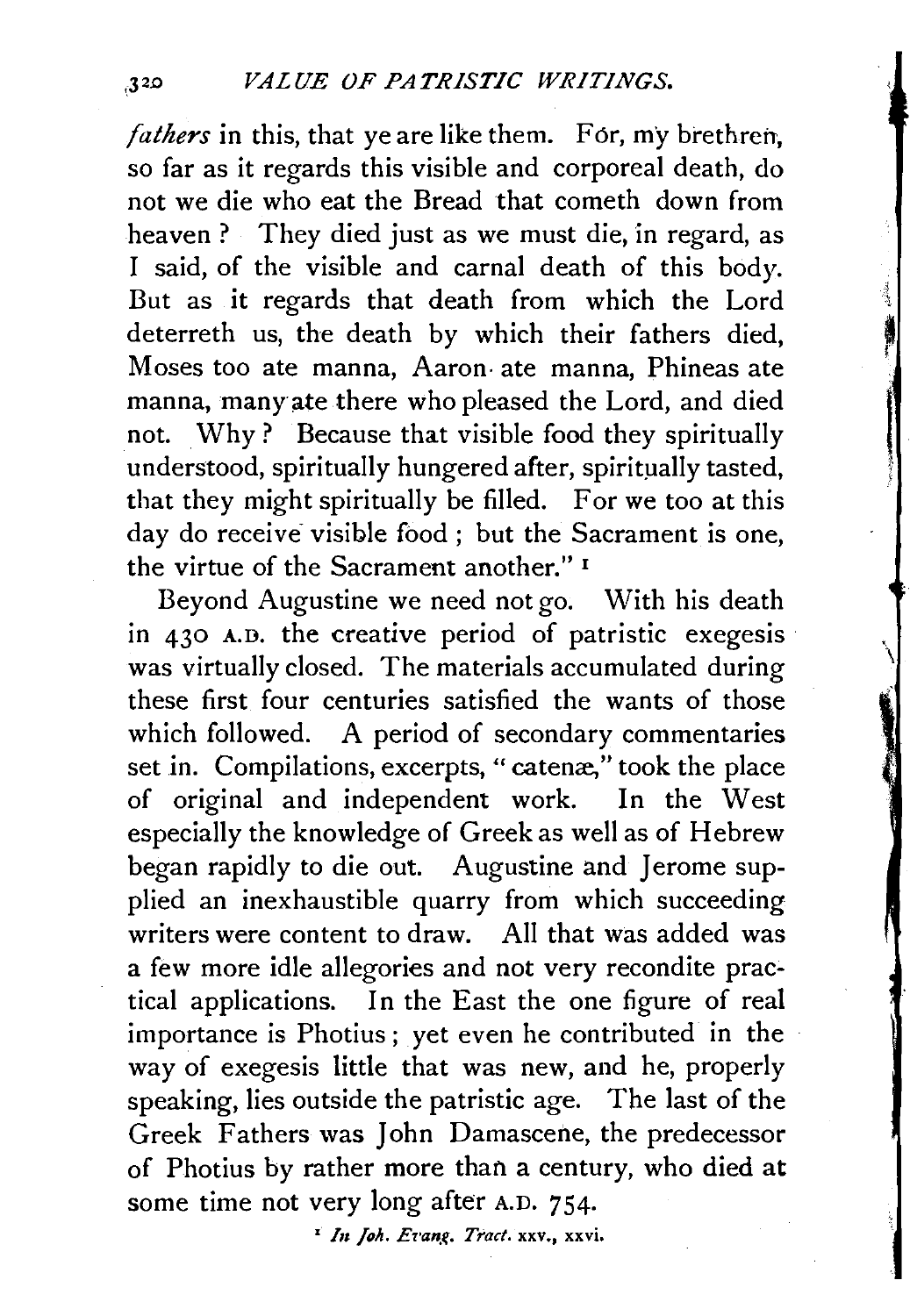This later period lay wholly under the shadow of the .allegorical method. In this, as in other ways, it shews a retrogression from that which had gone before. In the fourth century A.D. the allegorists were engaged in a hard struggle, and the greatest among their number had something much more than allegory to recommend them. By the end of the fifth century they were victorious all along the line, and in the middle of the sixth century their leading opponents were visited with solemn ecclesiastical censure. It is true that this censure was directed in the first instance rather against their dogmatic opinions than their principles of exegesis ; but the two things hung too closely together. Theodore and Theodoret still found a place in "catenæ." but their principles received no development, and their practical influence was almost confined to the Nestorian sect.

In this fact a mind that is intent upon the philosophy of history will have a problem set before it. One who believes in the "survival of the fittest" among ideas as well as in the world of animate being, or (what is the same thing) in the providential guidance of the course of human thought by nearer and nearer approximations to the truth-may well think it strange that in this instance at least the less fit of two conflicting theories should seem to have survived, while the more fit sank apparently out of sight and did not reappear in any strength until after the lapse of nearly a thousand years. This, however, is not, of course, an isolated phenomenon. In more ways than one the same period presented a real retrogression. The fallacy lies in forgetting that the "survival of the fittest" means not that which is fittest *absolutely-in* itself and apart from all surrounding conditions-but that which is fittest in relation to the particular set of conditions in which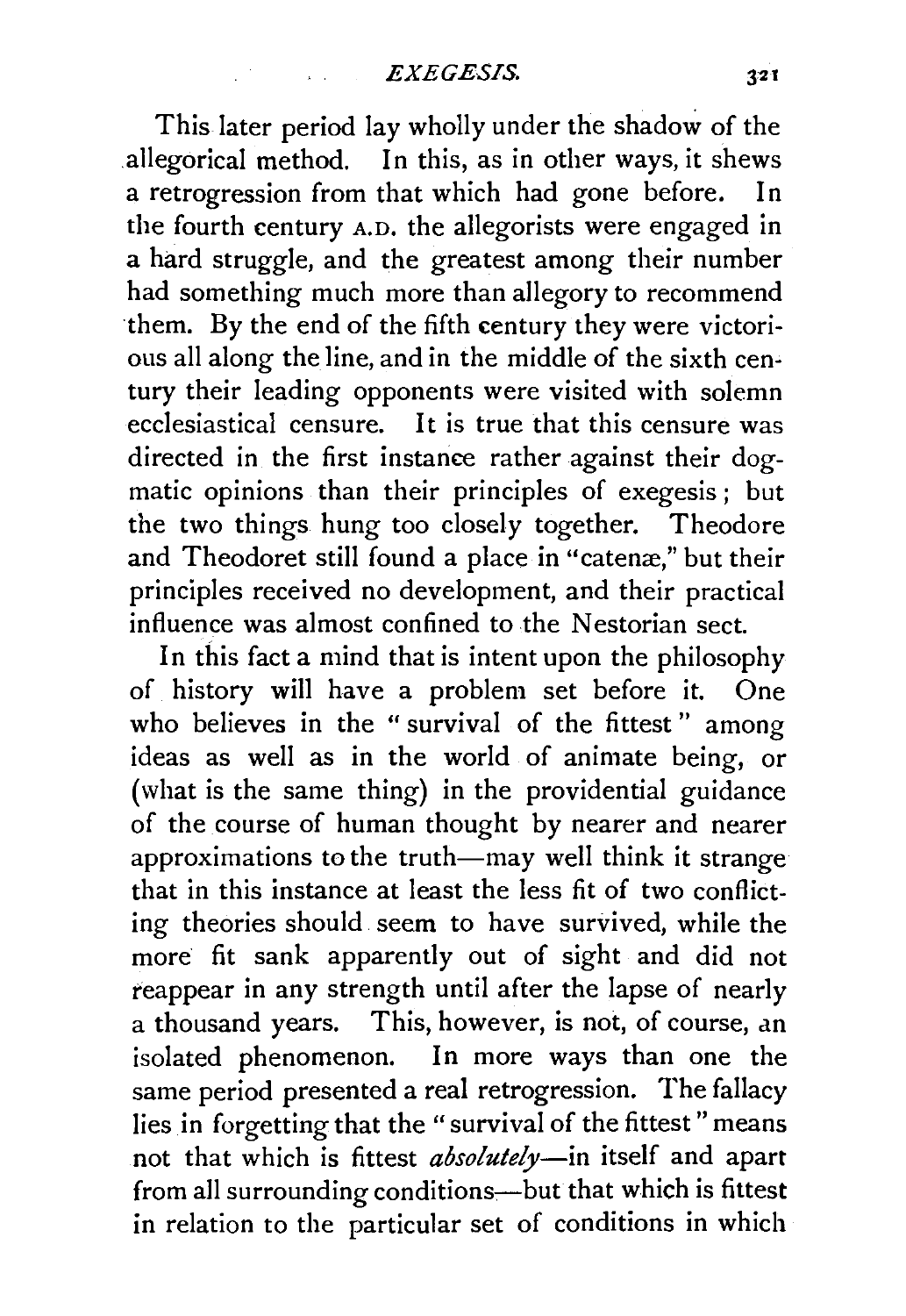it is placed. All these conditions are present to the Divine Mind though they cannot be to ours. And. hence it has often happened that there have been apparent periods of retrogression and decay, the true function of which has been to lay the seeds of a wider and riper growth. " Except a corn of wheat fall into the ground and die, it abideth alone : but if it die, it bringeth forth much fruit," is a principle of most extended application. Decay is itself the means as well as the accompaniment of renovation.

So when we look a little more attentively at the question before us, reasons for the Divine disposition of things come into view, which perhaps do not lie quite upon the surface. There is a spiritual truth and there is a scientific truth, which in the ideal and perfect state will be combined, but which in a period of transition may be found not only separated but even opposed, and the triumph of the one may mean a serious and fatal loss to the other. This was very much the position of things in the century which followed the Council of Nicæa. The system of Augustine contained an immense wealth of spiritual truth-truth adapted to the highest and finest capacities of man. The system of Theodore of Mopsuestia contained potentialities at least of science. But there is nothing to shew that the two were capable of amalgamation, or that there was any prospect of their development in union. And apart from any *a priori* estimate of the comparative value of the two forms of truth, it was evident enough from a mere consideration of the historical conditions which must go to the wall. The world was not yet prepared for science. We have seen that with Theodore himself the truths that he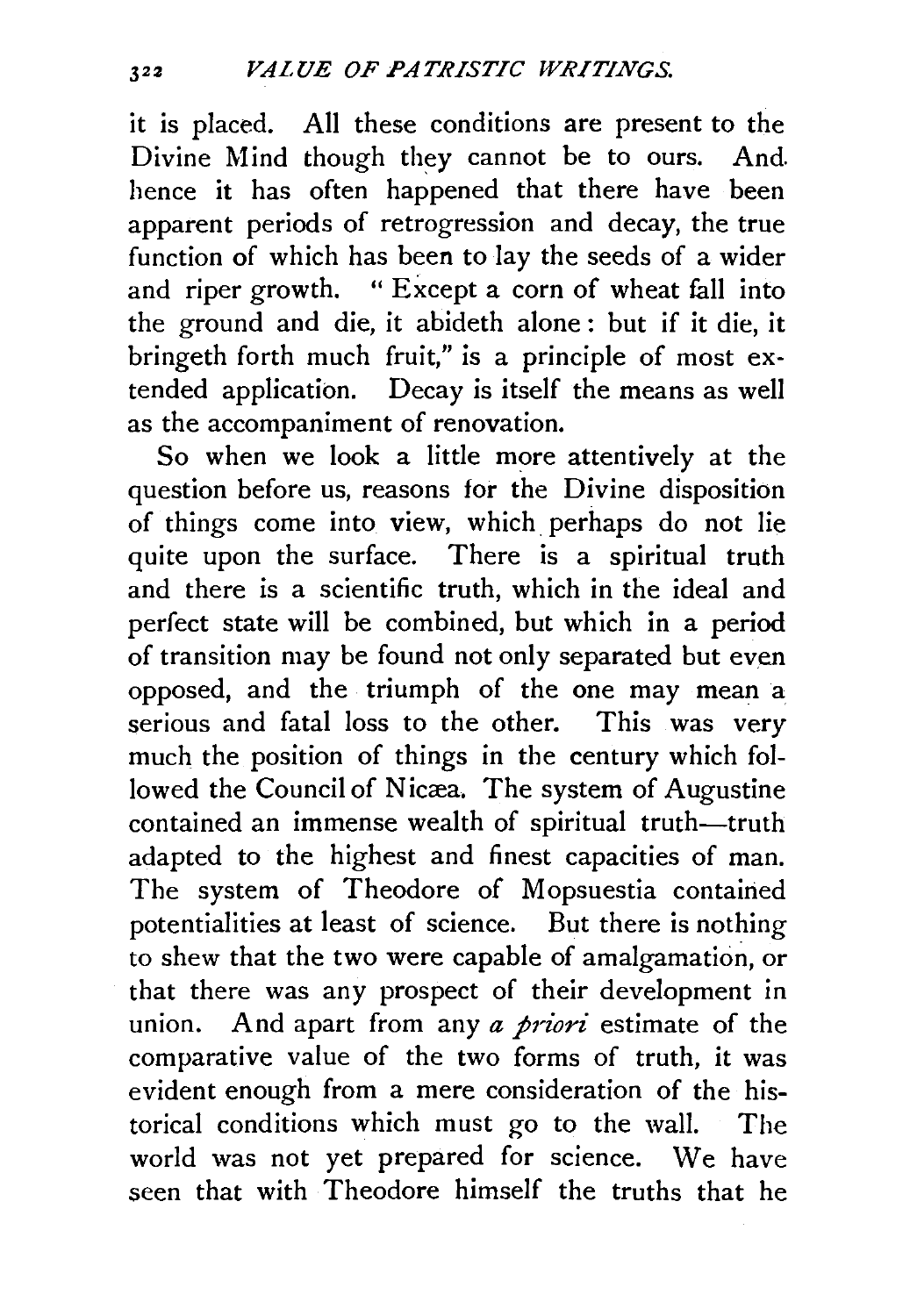apprehended were rather happy intuitions, flashes of insight, than the regularly obtained results of logical method. The same is the case with the other fragments of scientific principle which might be detected here and there in other writers of the day. There was no firm and solid scientific foundation on which each succeeding builder might lay his contribution of wood or stone. And if this was so with the leading minds, what was to be expected of the masses? The barbarian hordes who poured their new blood and virile energy into the veins of decrepit Greece and Rome, were little qualified even to appreciate what had been done, much less to carry on the work that was still to do. The first thing needful for them was a moral training similar to that which the Israelites had received of old. For this, Augustine was a much better teacher than Theodore of Mopsuestia. The self-reliant Pelagianizing rationalist was not the man to humble the haughty chieftains of the North into contrite submission to Almighty Power, or to bring home to their hardy followers the sinfulness and misery of sin. The Great Artificer adapts his instruments to the work that He has in hand. He lays down one and takes up another as seemeth best in his sight; and however incomplete may be the particular stage of his operation that we chance to see, yet doubtless in view of its ultimate end it is nothing else than "very good."

A time has come in the revolution of the ages when Theodore of Mopsuestia as well as Augustine has a function to perform. The elements of truth that his writings contain are sure of recognition. The defects by which they are accompanied have been in a great degree made good, while the laws of a progressive